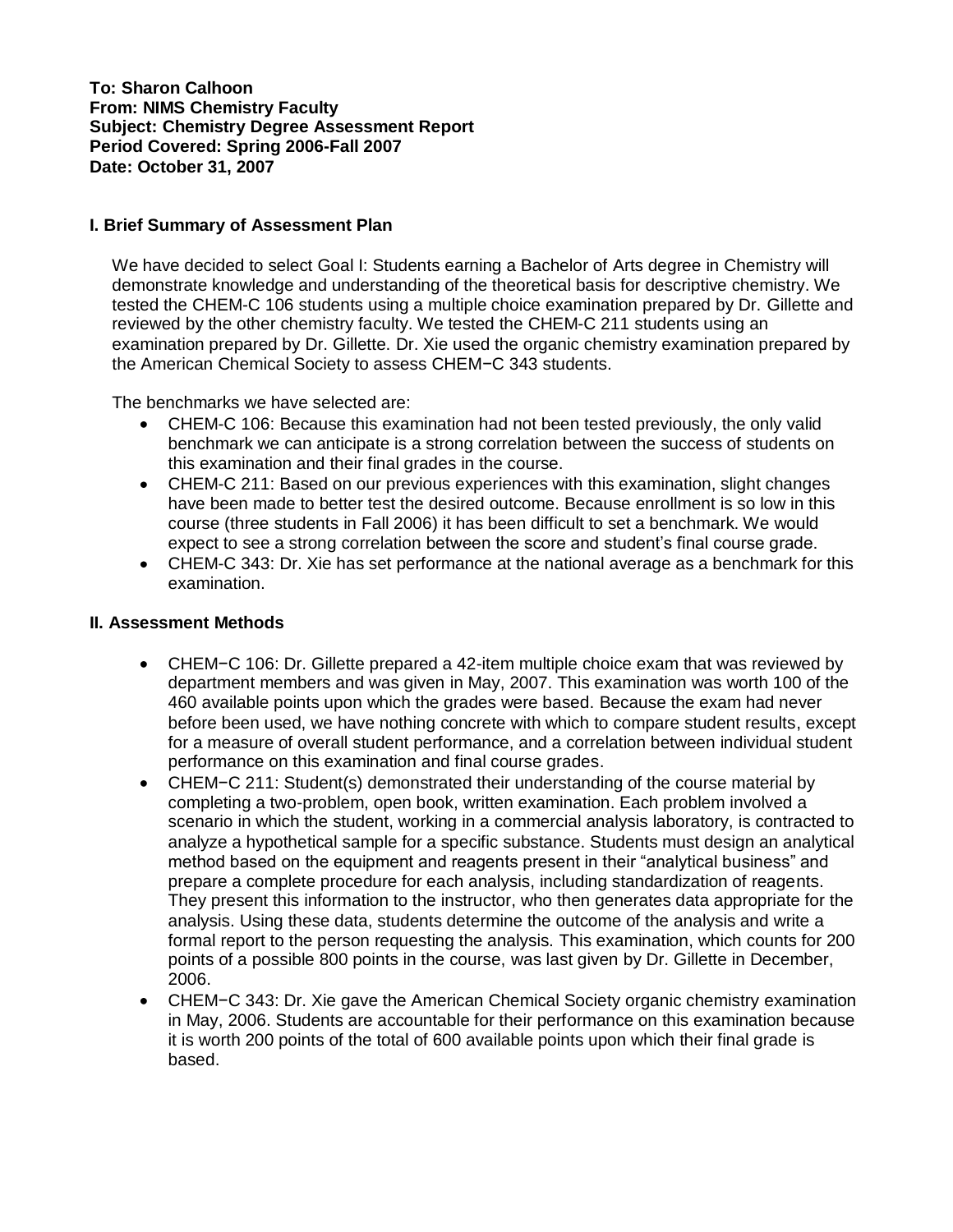#### **III. Description of Assessment Results**

Only very limited data have been collected since the assessment document was prepared because the number of chemistry majors is small.

CHEM−C 106: Results of the department exam, completed by eighteen students, are shown below.

| Department   | Final course | Final course          |
|--------------|--------------|-----------------------|
| exam, %      | average, %   | grade                 |
| 65           | 61           | C-                    |
| 86           | 96           | А                     |
| 67           | 90           | $A-$                  |
| 41           | 56           | D                     |
| 48           | 59           | D+                    |
| 26           | 28           | F.                    |
| 79           | 89           | А–                    |
| 98           | 100          | A+                    |
| 81           | 88           | $A-$                  |
| 55           | 74           |                       |
| 65           | 61           | $rac{C+}{C-}$         |
| 67           | 72           | $\overline{C+}$       |
| 60           | 65           | $\overline{\text{C}}$ |
| 62           | 75           | $B-$                  |
| 69           | 76           | B–                    |
| 72           | 85           | B+                    |
| 67           | 78           | В-                    |
| 76           | 80           | В                     |
| Average: 66% | Average: 74% |                       |

CHEM−C 211: Three students completed CHEM-C211 in Fall 2006.

| Final exam score | Overall | Final course |
|------------------|---------|--------------|
|                  | course  | grade        |
|                  | average |              |
| 170/200 (85%)    | 95%     |              |
| 190/200 (95%)    | 95%     |              |
| 190/200 (95%)    | 92%     |              |

CHEM-C 343: Dr. Xie's students took the nationally-normed American Chemical Society organic chemistry examination in Spring 2006. Dr. Xie's students averaged a score of 42.125, while the national average for the same exam was 39.22. This certainly speaks well to the manner in which Dr. Xie presents what is, admittedly, a very difficult subject, to her class. The data also indicate a direct correlation between the students' earned course grades and their performance on the exam (see below).

| <b>ACS Exam Score</b><br>of a possible 70 | <b>Final Course</b><br>Grade |
|-------------------------------------------|------------------------------|
| 35 (50%)                                  | Ð                            |
| 49 (70%)                                  | в                            |
| 51 (73%)                                  | A-                           |
| 34 (49%)                                  | C+                           |
| 33 (47%)                                  | C                            |
| 40 (57%)                                  | C+                           |
| 35 (50%)                                  | C+                           |
| 60 (86%)                                  | Δ⊥                           |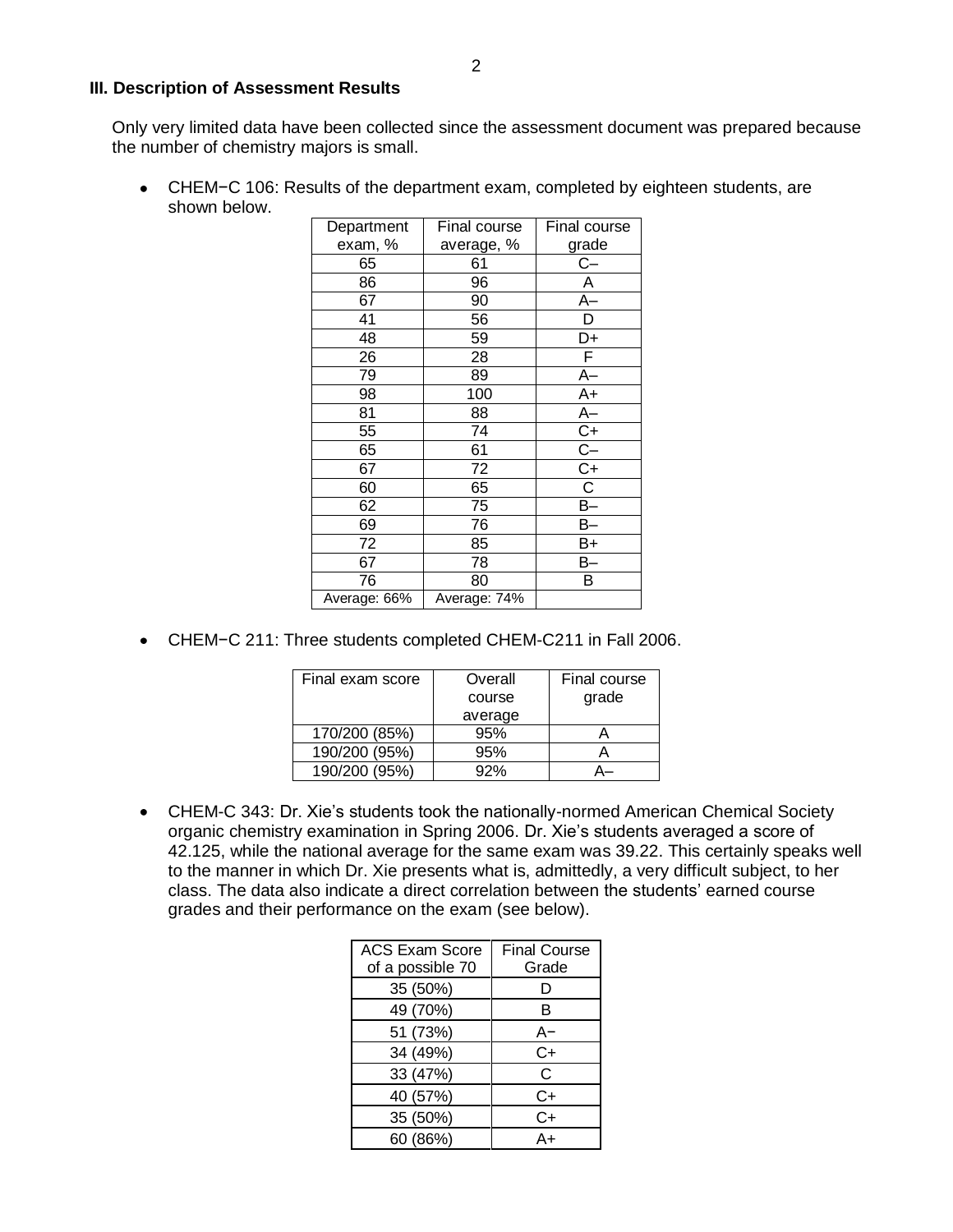The average score on the ACS exam for Dr. Xie's students was 42.13 (60%), while the national average for the same exam was 39.22 (56%). Note that Dr. Xie's students exceeded the national average in their scores on this examination, and, thus, they have more than met the benchmark identified for this examination by Dr. Xie. This certainly speaks well to the manner in which Dr. Xie presents what is, admittedly, a very difficult subject, in her class.

# **IV. Using Assessment for Program Improvement**

The most significant response to changes we've made resulting from assessment work relate to the relative successes of students completing CHEM-C 106 and moving to CHEM-341 the next fall. For more than ten years, students in the freshman chemistry class (C105/C106) had not been required to do a particularly large amount of problem solving as part of the curriculum. In our 2006 assessment report we noted that this lack of experience on the students' part appeared to make their transition to organic chemistry difficult. To help correct this situation, the C105/C106 course requirements were revised to include a problem solving component. While it is unreasonable to judge the success of a curriculum change on the basis of a single set of results, a comparison of student achievement on the first exam in C341 in 2006 (students having little problem solving experience) and 2007 (students who just completed C105/106 having considerable problem solving experience) is interesting. According to Dr. Xie, the two exams were very similar in content, and both included the opportunity for students to earn 10 extra points. Scores marked with a double asterisk (\*\*) are for students who took C105/106 in Fall 2006/Spring 2007; the unmarked scores are for students who either took their freshman chemistry more than one year ago, or have transferred to IU Kokomo from another institution where they took their freshman chemistry. While the comparative test score averages clearly support the practice of requiring C105/106 students to have extensive problem solving experiences, conclusions drawn from such a small sample have no real validity. It will be critical for us to follow this trend over several years before we can establish the merits of the curriculum change.

| C341 Exam 1     | C341 Exam 1     |
|-----------------|-----------------|
| Scores, 2006, % | Scores, 2007, % |
| 73              | 95**            |
| 61              | 94.5**          |
| 76              | 73.5            |
| 43.5            | 45              |
| 57.5            | 98.5            |
| 85              | 60              |
| 92.5            | $60**$          |
| 63              | 99**            |
| 81.5            | 98.5**          |
| 49.5            | 76              |
| 67.5            | 76.5**          |
| 78              | 90.5**          |
| 96              | $75***$         |
| 31              | 58              |
| 64              | 62              |
| 72.5            | 105             |
| 41              |                 |
| Average: 66.6%  | Average: 79.2%  |
|                 | Average of **   |
|                 | scores: 86.1%   |

A second reflection of our use of assessment data to promote program improvement relates to curriculum. After a thorough comparison of the requirements for our BA degree in Chemistry with